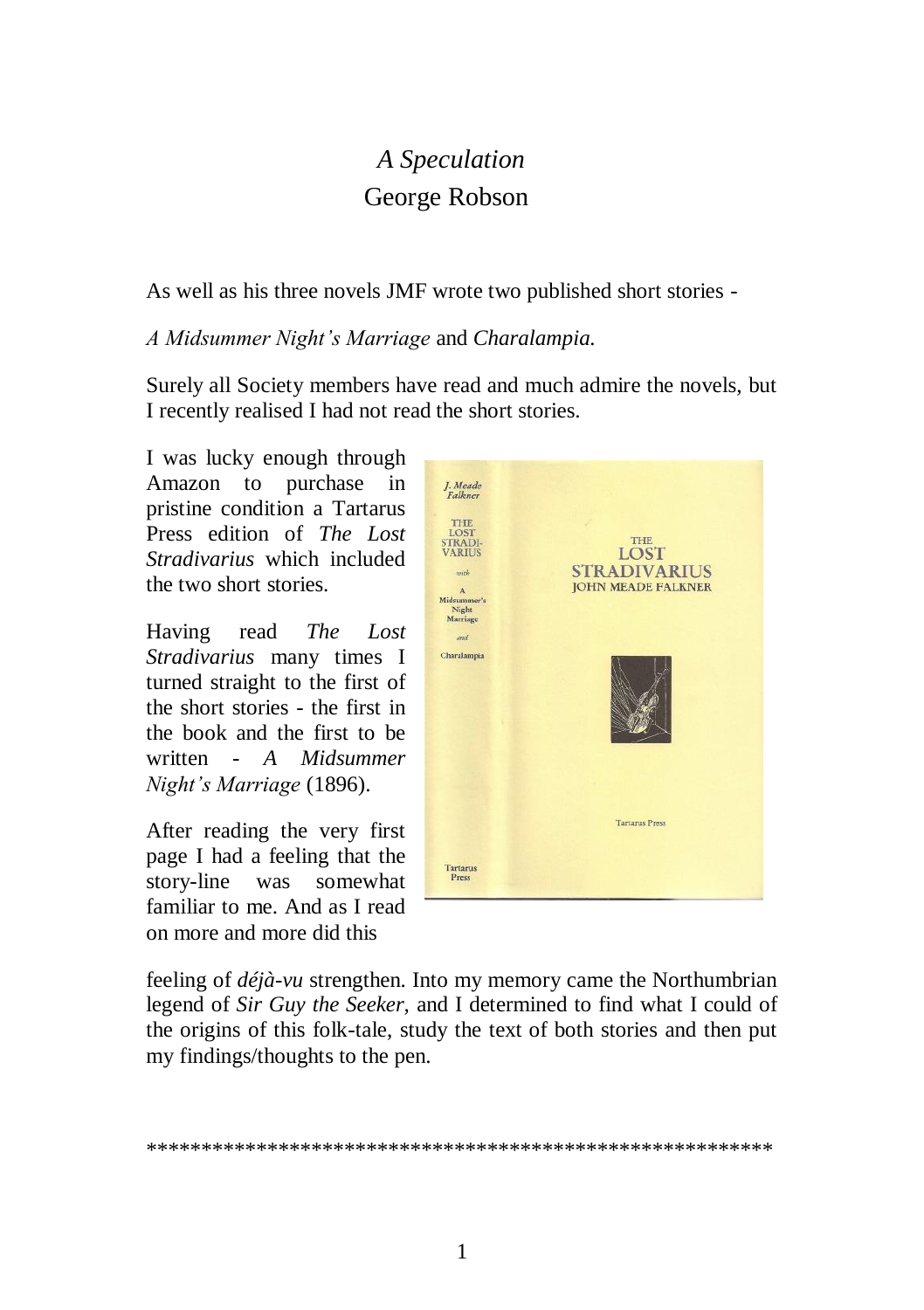Kenneth Warren writes of *A Midsummer Night's Marriage*:

*Symbolism is heavy, and perhaps reveals much about the author. Among other questions, one is left wondering whether Cecilia, an idealised heroine, is modelled on someone he himself had admired from afar, or whether he had some early experience which made him feel that for him too the married state would be tragic. When he wrote the story he was 38 and still single.*

He goes on to report that the critic Haley described the story as *an oddly wooden tale… told in the flattest style imaginable* but that some years later he tempered his views with this more favourable judgement - *the flat matter-of-factness of the telling casts its own spell.*

Kenneth Warren himself is of the view that *a less tolerant critic might suggest that contrived coincidence and the black hand of fate give it a starkness and artificiality which is unsatisfying. (1)*

As is to be expected of any literary work, opinions of quality and style differ. It needs to be noted that *A Midsummer Night's Marriage* is an early work of JMF and it was to be a number of years before his major work *The Nebuly Coat* went to the printers. However the quest here is to concentrate on the **plot** and whether or not it is original.

In this quest we need here to divert for a while:

Most people are versed in at least some of the folk-tales that every area of our country has had handed down over many centuries. Usually in folk-tales the author is unknown but the story has been kept alive by communities and passed through the generations. There is little doubt that in the early stages of their history these stories were believed but now we have come to calling them inventions of popular imaginations. Though largely fictitious they have lived on and on and have the power today of charming us.

Some stories grew up as attempts to explain unusual features in the landscapes - a deep ravine, a large cairn, a village name, a ruined castle - and often serve some useful moral purpose. Some contain a kernel of historical truth and others are accounts of dream-like experiences which lead to some dilemma or having to confront some awkward decision.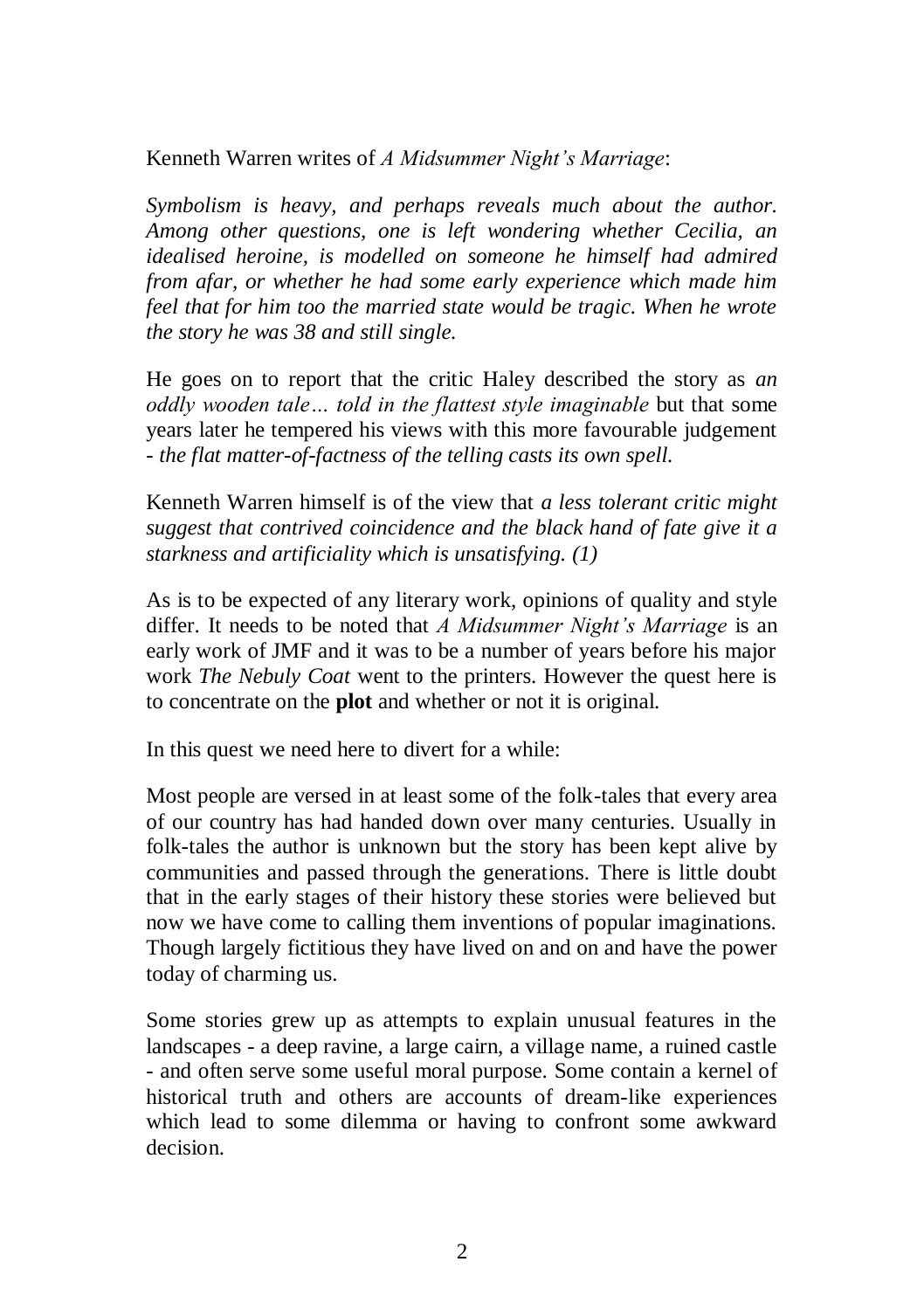In Northumberland, as elsewhere, there is a rich heritage of folk-tales of all these types. One 'dream experience' tale centres on the ruins of spectacular Dunstanburgh Castle, built in 1313 and proudly standing on the very edge of a high cliff over looking the North Sea.



As with most folktales the plot is not complicated, indeed it is simple, and is consequently easily memorised. It has its origins lost in the mist of time and is known as *Sir Guy the Seeker.*

**Dunstanburgh Castle**

Might it be claimed that *A Midsummer Night's Marriage* is an expanded version of *Sir Guy the Seeker*? (2)

## **Sir Guy the Seeker** alongside **A Midsummer Night's Marriage**

Both Sir Guy and Santal are travelling in desolate areas during severe storms.

In the folk tale we read of *a fierce wind… black clouds… hailstones…* darkness…. *sharp lightning flashes.* 

In *A Midsummer Night's Marriage* the weather conditions are put as *black with ominous thunder-clouds… rising wind… mutterings of distant thunder… heavy raindrops… night growing exceedingly dark*. Sir Guy and Santal both come across impressive buildings and hope for shelter. On dismounting both see their horses panic and gallop off into the darkness.

In the folk-tale we read - *his horse plunged and bolted over the fields.* JMF's story tells us Santal's horse *breaking loose rushed madly away*  into the darkness. Sir Guy knocks on the door of the building with the shaft of his spear. Santal does this with the butt of his whip. Sir Guy is welcomed and guided into the building by *a hideous gigantic* f*igure*,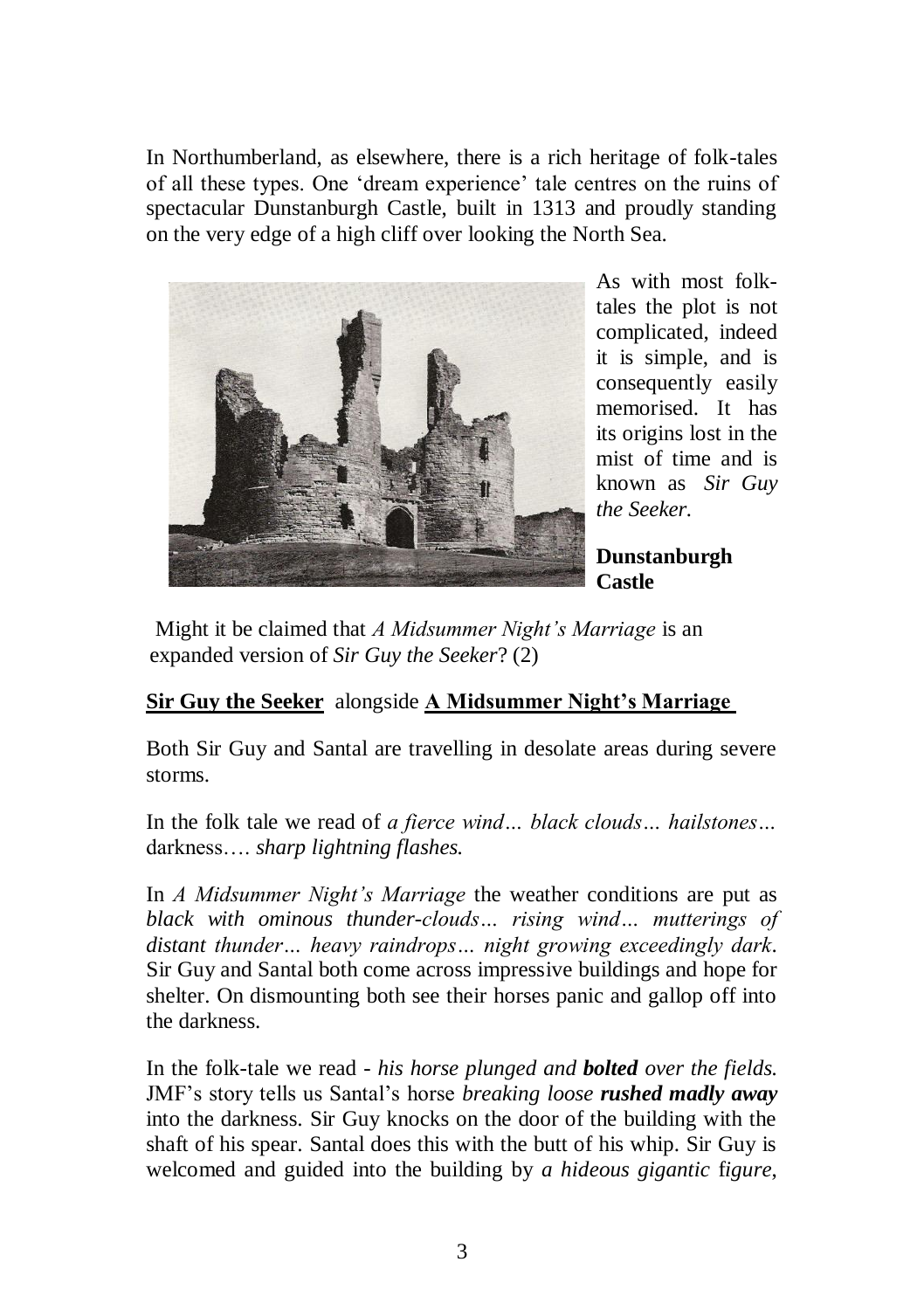while Santal is welcomed and guided into the building by a strange figure dressed 'entirely in black'. Both are conducted into large, sparsely furnished halls. One is described as *a lofty banqueting hall* and the other as *a vast hall*.

In the Dunstanburgh hall lay *a beautiful princess*…. *dressed in a long robe of snow-white silk.* In the Bejant hall *there entered a very beautiful girl of eighteen or* nineteen years… *Her dress was of pure white silk*. At Sir Guy's first sight of the princess *his heart filled with pity. Her loveliness took his breath away*. On first seeing Cecilia Santal felt *deeply moved, his sorrow and sympathy overcoming his astonishment. He saw how wonderfully beautiful she was*.

In the folk-tale the dramatic climax comes with Sir Guy ignoring the choice of a sword and choosing to blow a horn in the hope of shattering the crystal globe that encases the princess after which *the room seemed to grow full of thick vapours and Sir Guy fell to the ground.* He awakens to find himself no longer in the hall but transported to outside the castle's walls.

In JMF's work the climax comes with the priest confirming the marriage between Santal and Cecilia, immediately after which Santal felt a heavy hand on his shoulder and the next he knows is waking up to find himself not at Bejant Place but transported to the bedroom of the very Winterbourne inn where he had earlier planned to spend the night.

Therefore both protagonists are suddenly and cruelly transported, separated from hopes of happiness. Sir Guy *became a hermit, never straying far from the castle. He spent many days and nights searching… He could not put out of his mind the memory of the beautiful princess*. Santal became anchored to the Bejant Arms where *he went out generally only to visit the ruins of Bejant Place where… he not unfrequently* (sic.) *passed the entire night; indeed his chief solace consisted in haunting* this spot. *The image of Cecilia was ever present with him*.

We are told Sir Guy died without ever finding his beautiful princess, lonely and his health broken. Thought at first to be dead and gone by the people of the nearby village of Craster, it slowly became evident that Sir Guy's ghost is lurking to this very day: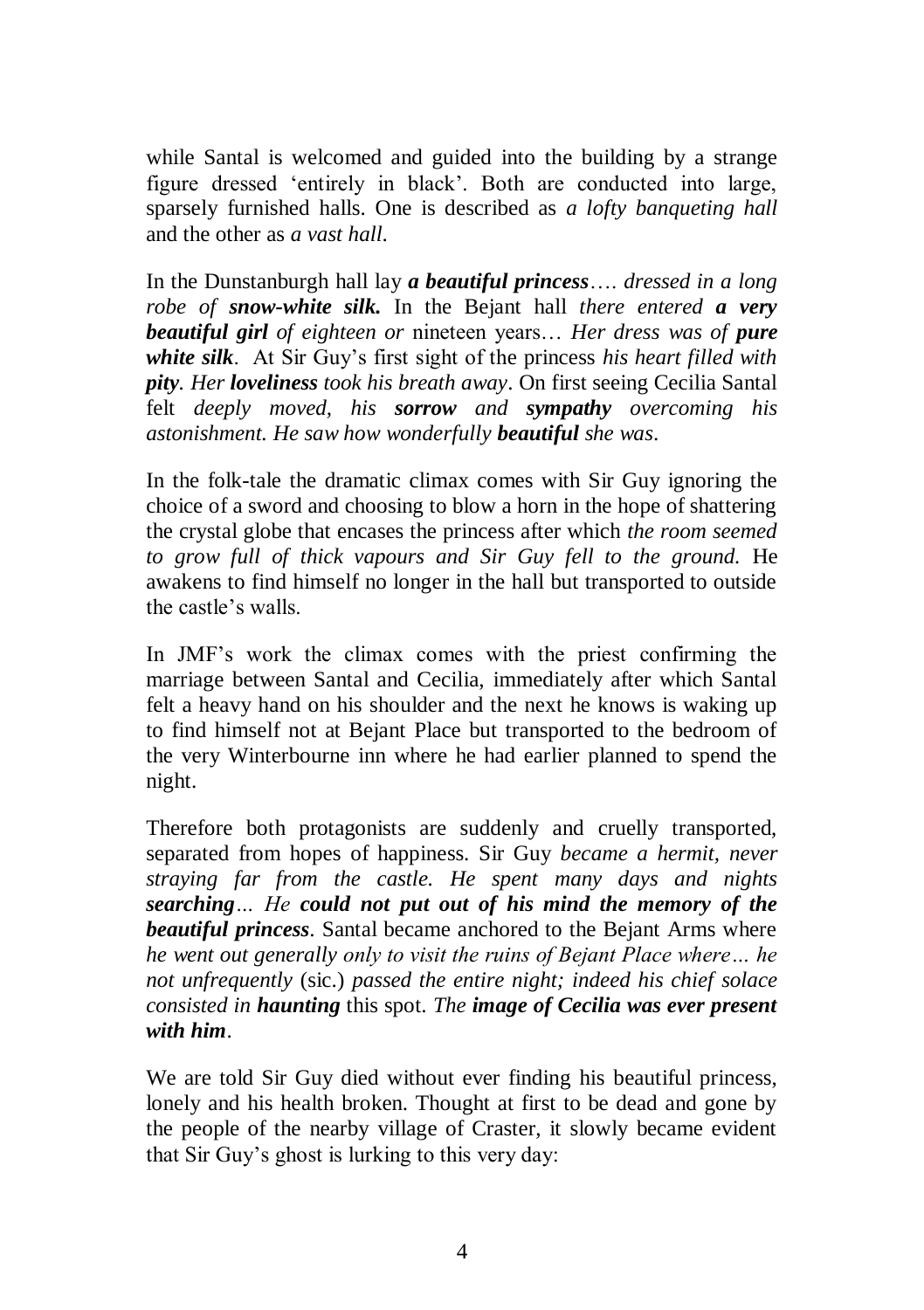

Good peasants, tell, why ring that knell? 'tis the seeker-Guy we toll -His race is run, his search is done, God's mercy on his soul. The villagers round know well the sound And when they hear it poured Hark! Hark! they cry, the Seeker-Guy Groans for the giant's sword. But still he seeks and aye he seeks And seeks, and seeks in vain; And still repeats to all he meets Could I find the sword again! (3)

#### **The Lilburn Tower**

(where it is said Sir Guy gained entry into the castle)

Santal also becomes *sadly changed*. *His once robust health had completely given away…… He grew thin and weak* before contracting *a severe cold* during a night spent in the ruined chapel of Bejant Place, and *on the 20th June... breathed his last..* 

As with Sir Guy Santal is fated never to be reunited with his love. His funeral is attended by mysterious, ghostlike figures.

*\*\*\*\*\*\*\*\*\*\*\*\*\*\*\*\*\*\*\*\*\*\*\*\*\*\*\*\*\*\*\*\*\*\*\*\*\*\*\*\*\*\*\*\*\*\*\*\*\*\*\*\*\*\*\*\**

The 'bones' of the plots of *Sir Guy the Seeker* and *A Midsummer Night's Marriage* are therefore very similar indeed. However, as befits a folk-tale, *Sir Guy the Seeker* has a simple plot-line. There are only three characters and there is little attempt to delineate or dissect them. Events move quickly. It is a tale which has a moral but the reader is left to deduce it for himself.

JMF's story has wrapped around the bones of the plot details surrounding the life of Anthony Santal, views of marriage, issues concerning Roman Catholicism, transposition between the sixteenth and the nineteenth centuries. There are a number of characters who appear, some descriptively 'fleshed out'. The story is something more than a folk-tale.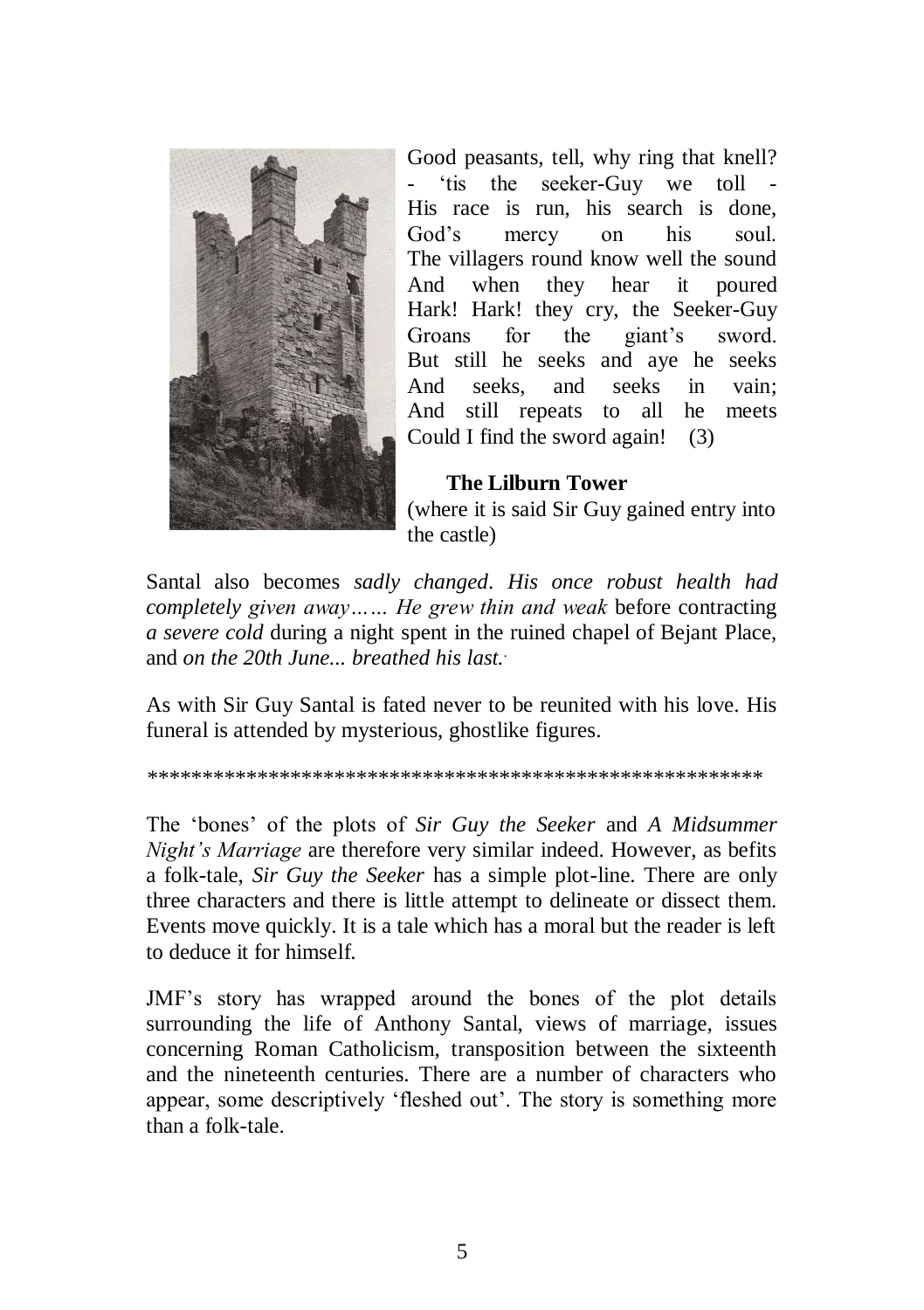

*A Midsummer Night's Marriage* was written in 1896, and published in *The National Review,* by which time thirty-eight - year - old JMF would have had good knowledge of rural Northumberland and, with his enquiring and retentive mind, its traditions and folklore. By the time of JMF's first visit to Northumberland many of the folktales had progressed from merely verbal to written form and a number of collected stories in book form were on the market, often bought as presents.

 **The National Review** (published by Edward Arnold, who also published *Moonfleet* and *The Nebuly Coat*)

As resident tutor to two of Sir Andrew Noble's sons and after this a family friend, JMF had on many occasions over a period of thirteen years (since 1883) joined the family at their Northumberland summer retreats of firstly Lorbottle Hall and after this Nunnykirk Hall (both in hamlets themselves boasting their own widely-known folk-tales). Perhaps copies of books containing Northumbrian folk-tales appeared in the Halls and it is very likely the Nobles along with JMF would have had outings to the likes of Lindisfarne, Alnwick Castle, Bamburgh Castle, Warkworth Castle, Hadrian's Wall and the Farne Islands with their Grace Darling and St. Cuthbert associations.

On the coast south of the Farnes are the remote and imposing ruins of Dunstanburgh Castle. Inaccessible by road, everyone who manages to walk to them is impressed. Although prohibited since the 1970s, visitors to the castle invariably descended into the large, damp, atmospheric dungeon which would induce all sorts of imaginings. The history and romanticism of Dunstanburgh could well have infected JMF with visions of King Edward II, John of Gaunt, struggles between Lancastrians and Yorkists, skirmishes with the Scots and, very likely, the legend of Sir Guy the Seeker.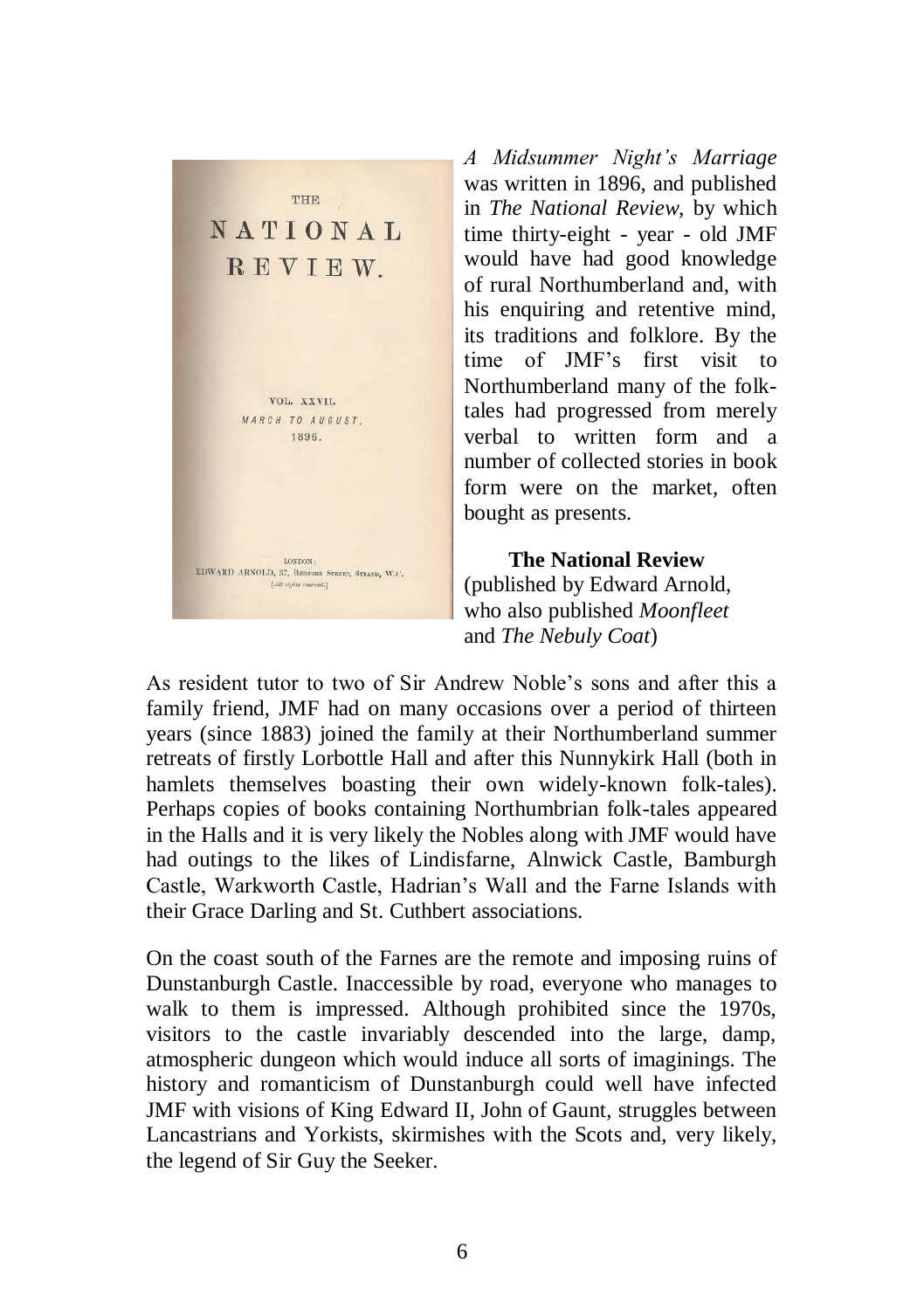Plagiarism is a word we would **never** even whisper when discussing JMF. But might we be allowed to wonder whether consciously or subconsciously JMF had in mind the *Sir Guy the Seeker* folk-tale when penning *A Midsummer Night's Marriage?* When considering this further we might bear in mind this passage from the JMF obituary written for the Armstrong - Whitworth bi-annual internal Journal by company secretary Wilfrid Cochrane:

*A born storyteller, he had the knack of attracting the most remarkable of adventures - at least by the time he had finished telling about them they appeared most remarkable, and he was too an unfailing fund of information on every sort of unusual subject - the only difficulty in this case being, as with his stories, to know exactly where strict fact ended and imagination began. However, fact or fiction was not of importance when one set in the other scale the exhilaration and refreshment that he had, to such an exceptional degree, the gift of dispensing.*

Further to this George H. Atkins' remarks in his companion sheet to the Puffin edition of *Moonfleet* are relevant: *Meade Falkner had the skill to be realistic in blending fact with fiction… Meade Falkner did use forms of disguise… to borrow features from another locality… to invent hybrid places… to distort distances. He suggests we can sometimes imagine there is a tinge of mischievous humour lurking somewhere.*

Henry Newbolt, a regular visitor to the Noble houses and a friend and admirer of JMF wrote: *Above all he loved... the folklore of Old England, the local speech and customs of the country villages. It was believed, and not by way of disparagement, that he wrote or re-wrote some of the best folk-songs himself, and taught them carefully to old men and children that they might be rediscovered by laborious antiquaries.* Here, surely, is the kernal of this discussion.

Are there early examples of these skills in *A Midsummer Night's Marriage*? Is the story an unacknowledged reworking of an old Northumbrian folk-tale? There is room for speculation.